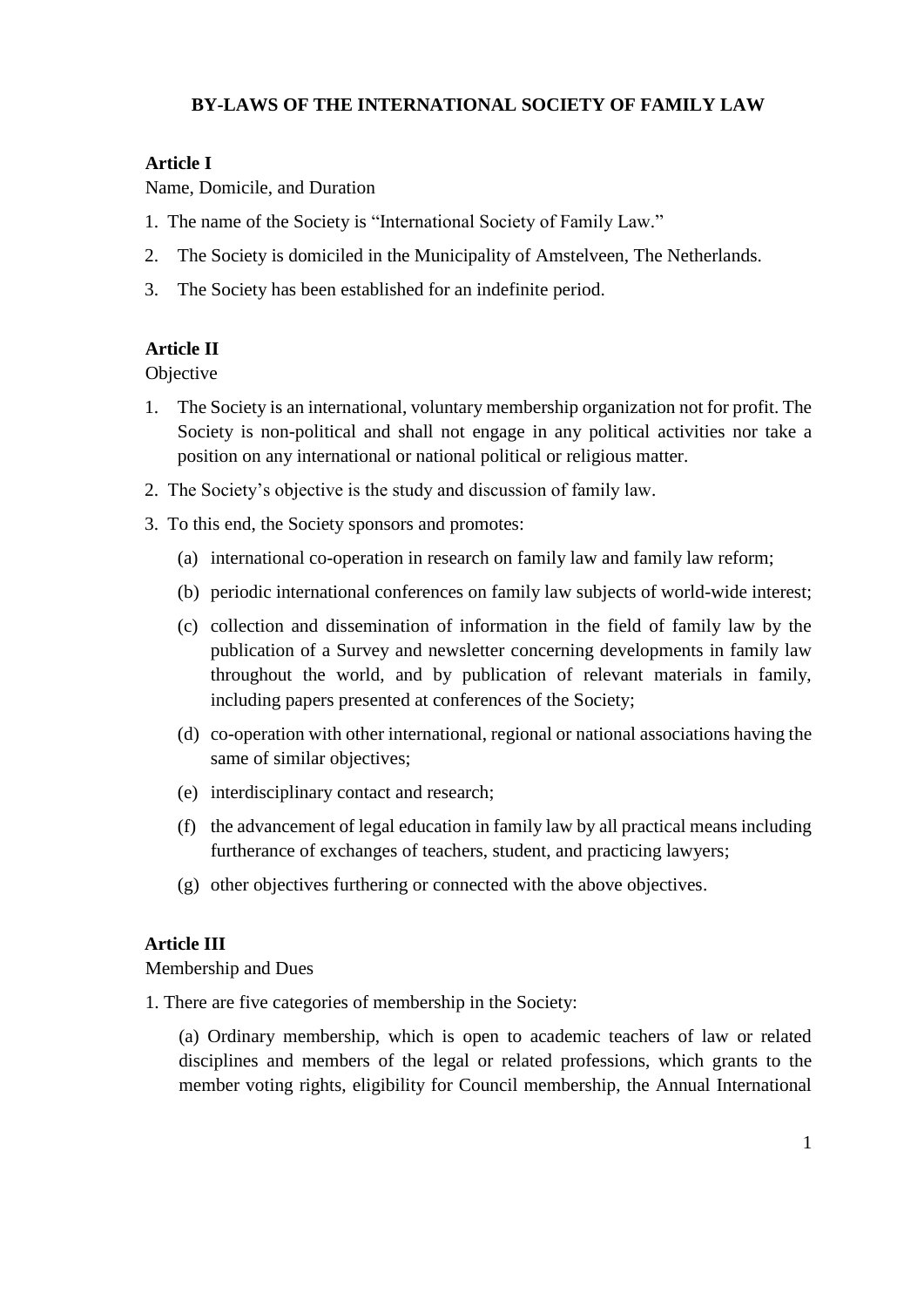Survey, and access to both the newsletter and the "members-only" portion of the Society website.

(b) Associate membership, which is open to academic teachers of law and related disciplines and members of the legal or related professions, which grants to the member access to the newsletter and the "members-only" portion of the Society website, but not the Annual International Survey, voting rights, or eligibility for Council membership.

(c) Institutional membership, which is open to interested organizations, at the discretion of and on terms approved by the Council.

(d) Student membership, which is open to interested students of law and related disciplines at the discretion of and on terms approved by the Council.

(e) Honorary membership. The Council may propose to the General Meeting of the Society that persons of distinction be elected as Honorary Members. Election shall be by majority vote of members present. Proposals for honorary membership should be made through a Committee consisting of the President, the General Secretary and the two past presidents.

2. Membership is strictly personal and may not be transferred.

3. Membership ends:

- (a) on the death of the member;
- (b) on notice of termination by the member;
- (c) on notice of termination by the Society.

4. If the Council refuses membership to an applicant, the General Meeting may grant membership to that applicant.

5. All members except Honorary Members must pay an annual membership fee. Membership fees for each membership category are established by the Council.

### **Article IV**

**Officers** 

- 1. The officers of the Society are:
	- (a) the President and six Vice-Presidents;
	- (b) the General Secretary (and any Regional Secretary who may be approved by the General Meeting on the recommendation of the Council);
	- (c) the Treasurer;
	- (d) the Editor of the International Survey (appointed by the Council); and
	- (e) the Editor of the Newsletter (appointed by the Council).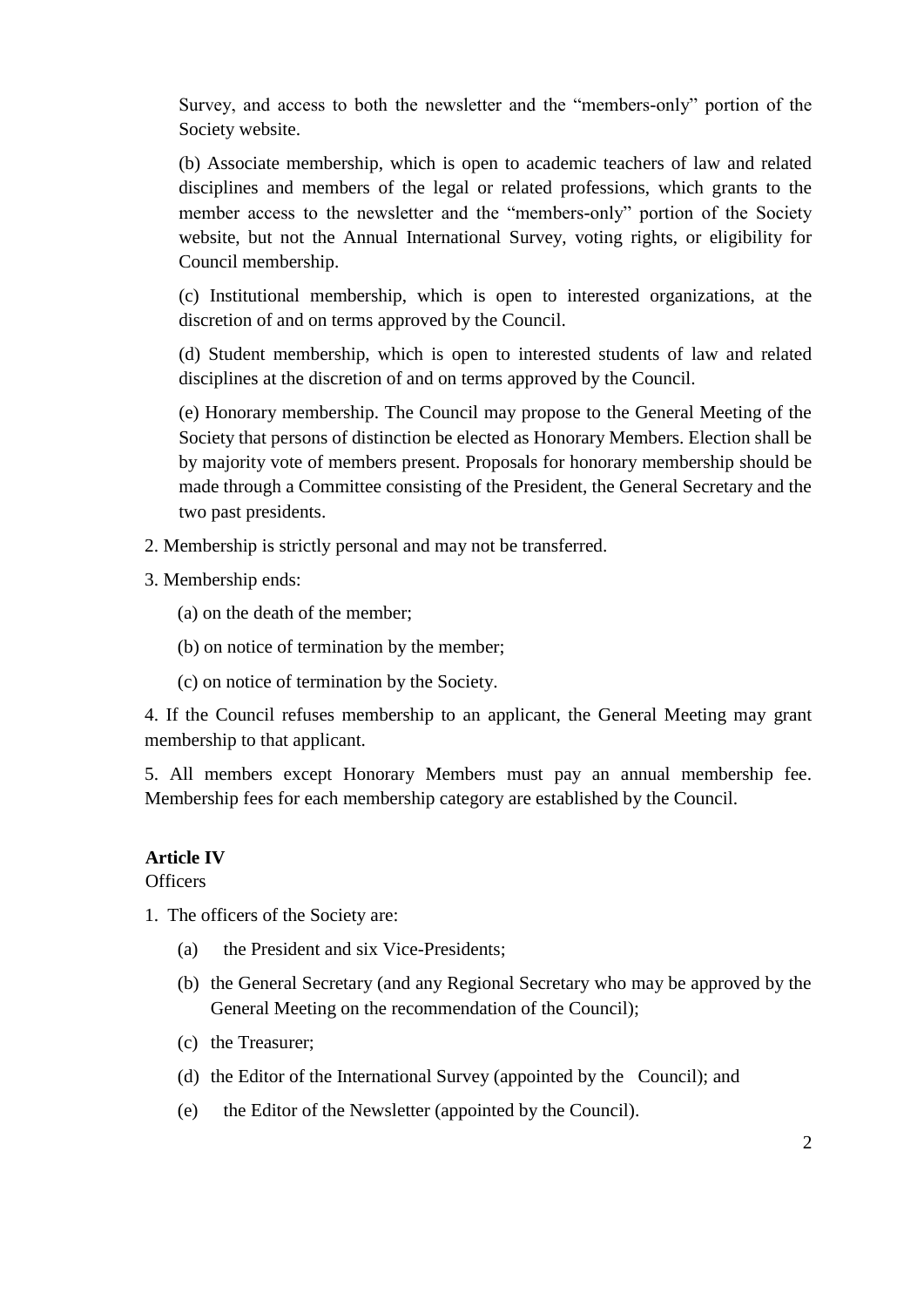- 2. The Council may establish such other officers as it may consider appropriate.
- 3. Any ordinary member of the Society is eligible to serve as an officer. The officers hold office until the end of the next General Meeting held in conjunction with the Society's periodic Conference following their election. Excepting the President, the officers are eligible for re-election, but may not (except the Treasurer) serve more than three consecutive terms in the same office. If an officer resigns or for any other reason cannot hold office, the other officers shall appoint a successor from among the membership of the Council to hold office for the unexpired term.
- 4. President and Vice-Presidents. The President, or in his absence a Vice-President, shall preside at all meetings of the Society and the Council. The President and the Vice-Presidents shall appoint the chairman and members of all Committees of the Society and shall plan and superintend the program of the Society, its conferences and General Meetings during their terms, subject to the advice and approval of the Council. The President and the Vice-Presidents shall superintend the performance of all activities of the Society, shall keep the Council duly informed and carry out its decisions. The President and the Vice-Presidents shall perform such other duties and acts as usually pertain to their offices or as may be designated by the Council.
- 5. General Secretary. The Secretary shall consult with and assist other officers of the Society in the work of the Society in such manner and to such an extent as they may request. The Secretary is custodian of all books, papers, documents and other property of the Society, except money. He shall keep a true record of the proceedings of all meetings of the Society and of the Council. In conjunction with the President and the Vice-Presidents and as authorized by the Council, he shall attend generally to the business of the Society.
- 6. Regional Secretary of Secretaries. The Council may appoint Regional Secretaries and delegate to them such portion of the General Secretary's functions as it may deem necessary or desirable.
- 7. Treasurer. The Treasurer shall be the custodian of the money belonging to the Society. He shall keep a full and accurate record of all money appropriated to and expended for the use of the Society.
- 8. The General Meeting may remove from office any officer of the Society based on a petition circulated to all ordinary members at least 21 days before a General Meeting and an affirmative vote of two-thirds of members voting on the petition. Before a vote on removal or suspension of an officer, the officer must be accorded the opportunity to account to the General Meeting. Such officer may, on such occasion, be assisted by counsel.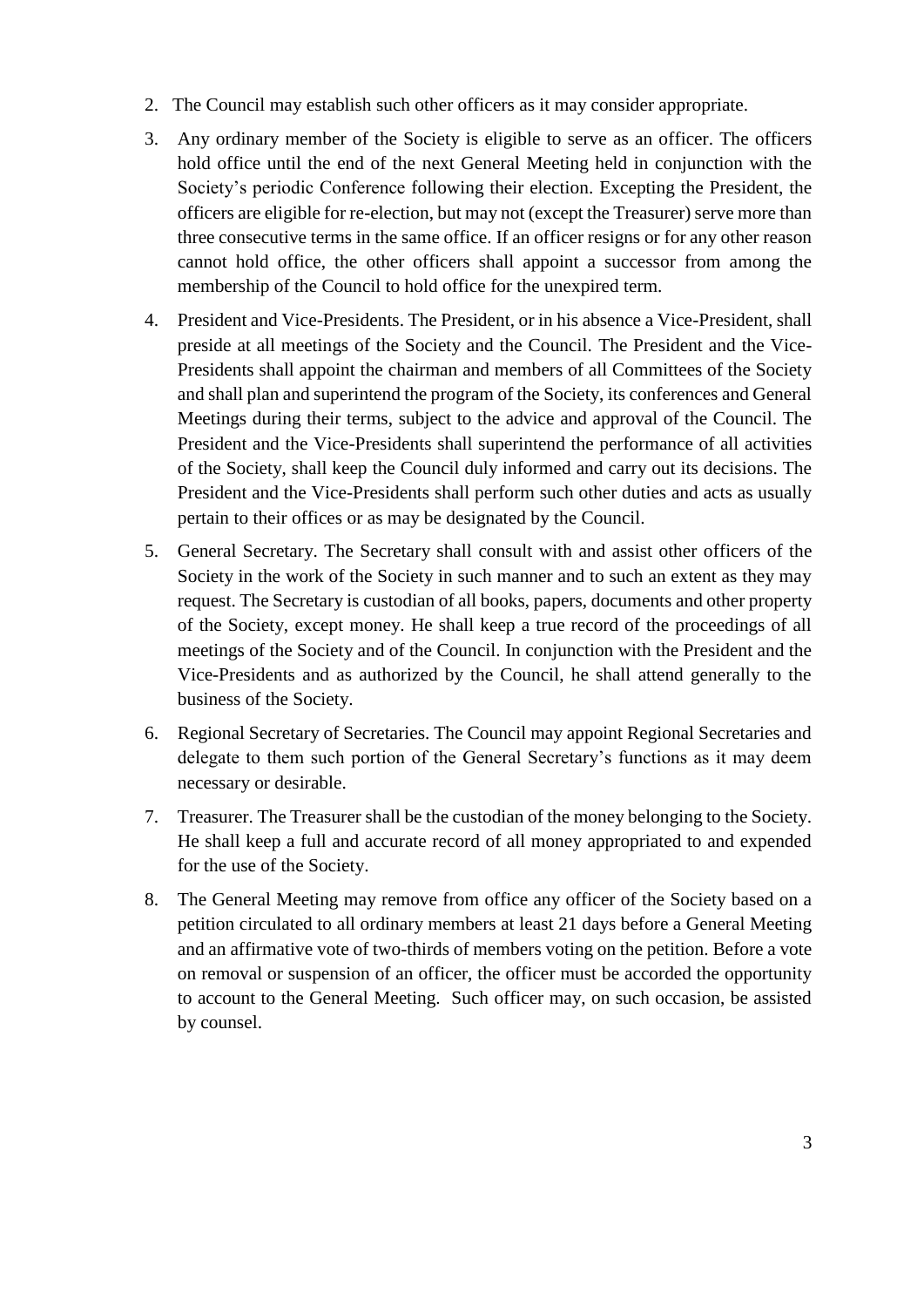# **Article V**

Council

- 1. The Council comprises members who are the Officers of the Society, and nineteen other elected council members. All former presidents and world conference conveners are also eligible to serve on the Council. The Council may appoint further members as it may deem necessary or desirable.
- 2. The composition of the Council shall reflect so far as reasonable and possible the international character of the Society.
- 3. Elected members of the Council shall vacate their office after the General Meeting three years following their election. They are eligible for re-election.
- 4. The Council is the Society's governing body. It is charged with the general management of the Society's affairs, supervision of the officers, and has such additional powers, duties, and responsibilities as are delegated to it by the General Meeting. Committees to further the objects of the Society may be established by the Council with such powers, functions, and duties as the Council may determine.
- 5. The Officers shall call meetings of the Council at such places and at such times as they may consider convenient and necessary, but at least one each year.
- 6. Three of the members of the Council and two officers shall constitute a quorum for the transaction of business at any duly called meeting of the Council. Binding action of the Council shall be by majority vote of the members present or voting by mail as hereinafter provided. There shall be no voting by proxy.
- 7. As soon as practicable after each Council meeting, the Secretary shall submit to each member of the Council a copy of the minutes of the meeting specifying the decisions reached and actions taken at the meeting.
- 8. On matters deemed by them to be of substantial importance and when time permits, the President and the Vice-Presidents may direct that the Council vote by fax or email. In such a case, the Secretary shall circulate to the members of the Council a statement describing the matter(s) to be voted on, along with other available information which may include position statements prepared by the Officers or by proponents or opponents of the action proposed. The Secretary shall prepare appropriate ballots and establish reasonable time limits and procedures for the transmission of information and the taking of the vote. He shall keep on file all ballots returned to him. The votes of a majority of the members of the Council who are participating in the vote shall constitute binding action.
- 9. Reports and publications shall be prepared and distributed upon such terms and conditions as the Council may provide.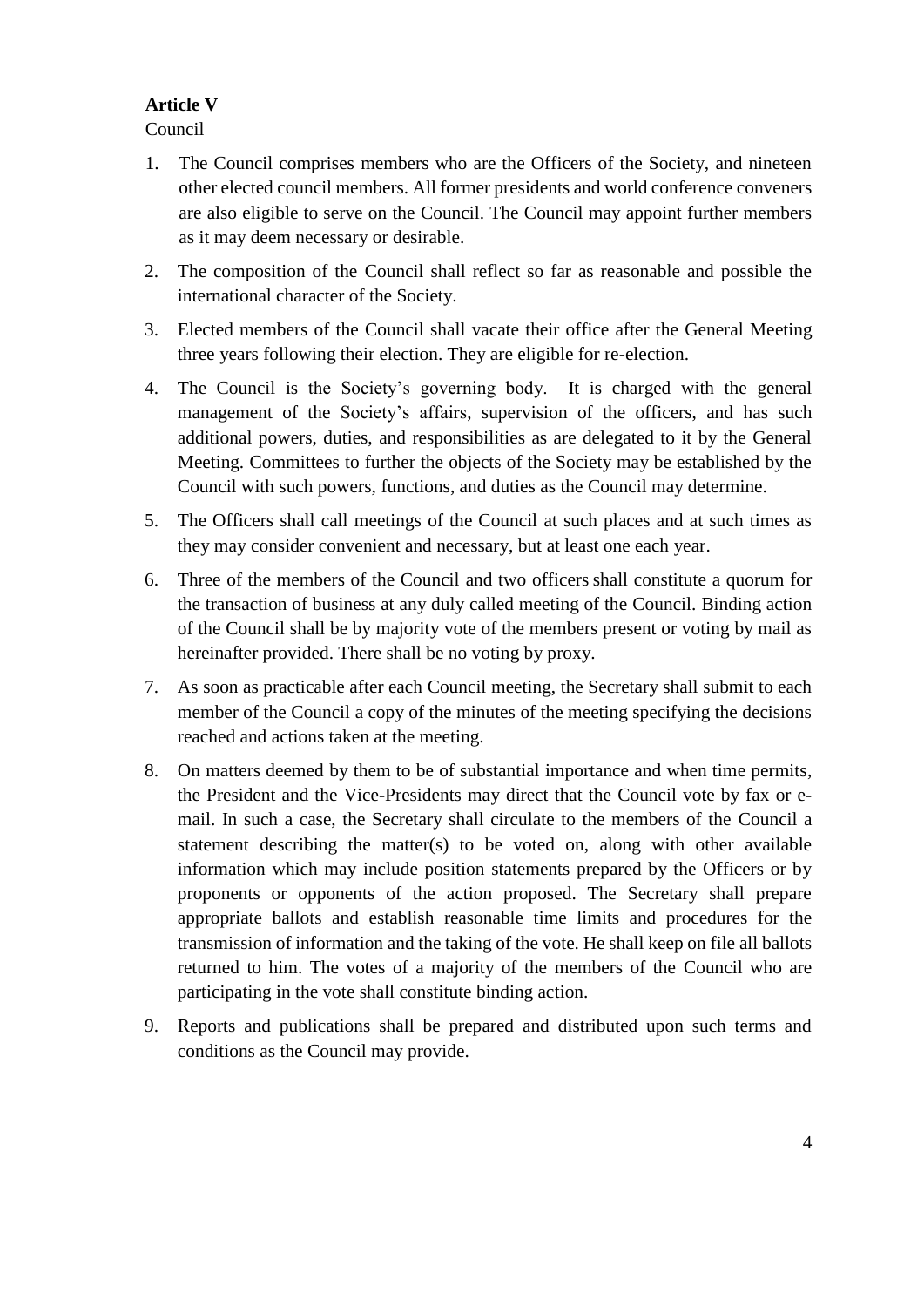## **Article VI**

Nomination and Election of Officers, Council Members, and Auditing Commission Members

At each General Meeting held in conjunction with the Society's periodic Conference, the Officers (other than the Editors of the International Survey and the Newsletter), elected members of the Council, and the Auditing Commission shall be elected in the following manner:

- 1. Any two members of the Society may nominate an ordinary member to the Council or Auditing Commission, if the name of such nominee signifying his approval to the nomination is contained in a communication signed by the nominating members and received by post, fax, or email not later than 60 days in advance of the General Meeting.
- 2. Any five members of the Society may nominate an ordinary member to be an officer if the name of such nominee signifying his approval to the nomination is contained in a communication signed by the nominating members and received by post, fax or email not later than 60 days in advance of the General Meeting.
- 3. No later than 60 days in advance of the General Meeting, each candidate must submit to the Secretary General a biographical statement of no more than 200 words. Each candidate may submit an additional statement of not more than 100 words.
- 4. The ballot for members of the Council and the Officers with appropriate instructions and all Candidate statements shall be sent by post, fax, or e-mail to all ordinary members of the Society not later than 45 days in advance of the General Meeting.
- 5. Each ordinary member shall be required to return his ballot to the General Secretary so that it will be received at least 10 days in advance of the General Meeting, unless it is to be handed to the Secretary or his representative in person at least 24 hours before the General Meeting. Ballots may be returned by post, fax, email, or hand delivery. No ballot shall be counted unless the member has paid his dues.
- 6. Ballots shall be secret, but members may waive confidentiality and return ballots by fax or email if they choose. In order to ensure that a ballot is legitimate, a member may be required to sign a separate enclosure accompanying the ballot.
- 7. Not later than 24 hours in advance of the General Meeting, at least three people, none of whom is a candidate, and appointed by the Council, shall jointly open the ballot boxes and tally the votes. Election shall be by a plurality of the votes cast.

## **Article VII**

General Meeting

**1.** A General Meeting of the membership shall be held at least annually. A General Meeting shall be held in conjunction with the Society's periodic Conference during a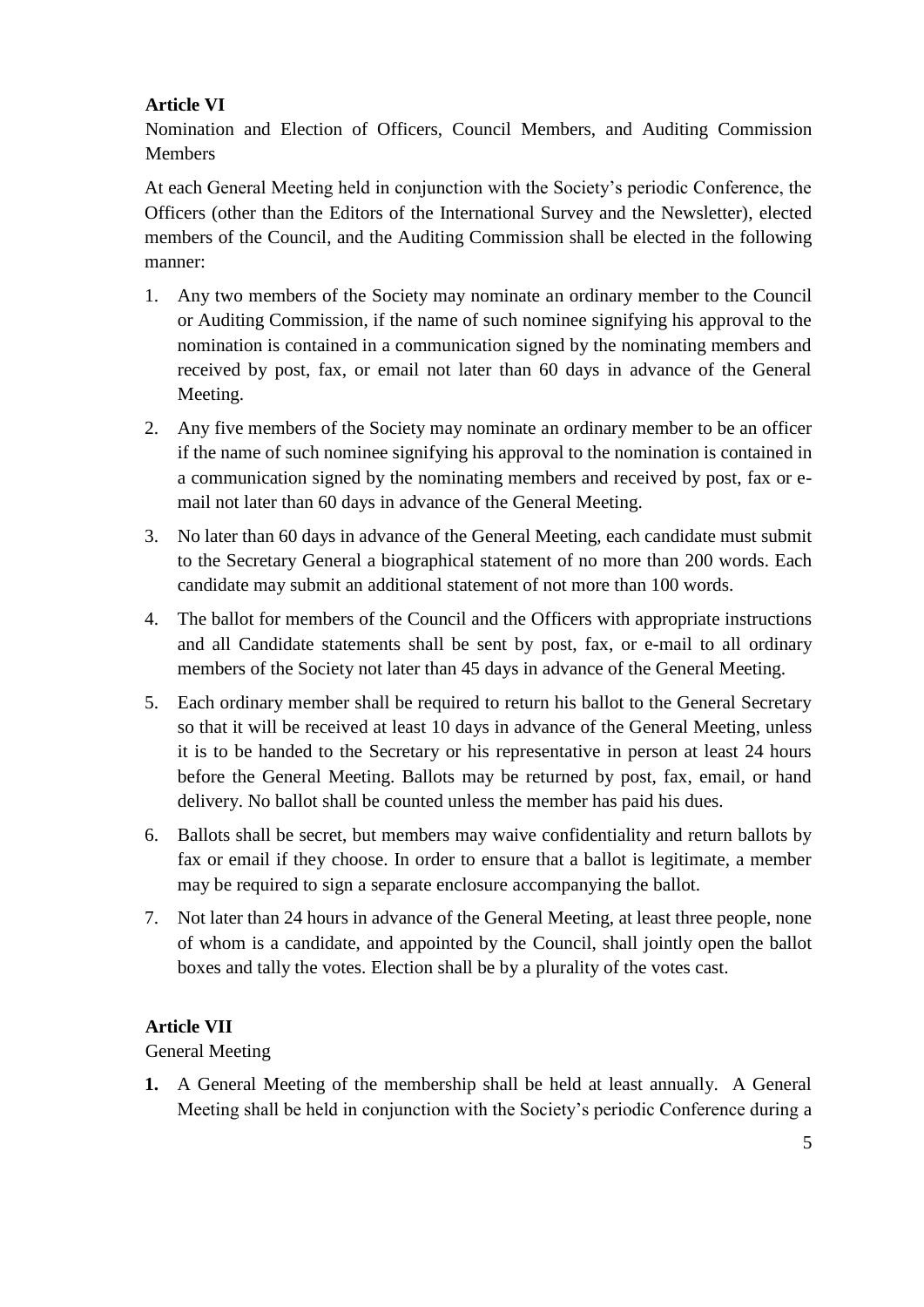Conference year. In other years, a General Meeting shall be held in conjunction with a meeting of the Council.

- **2.** A General Meeting must be convened by a written notice to all members of the Society, sent with the Agenda and ballot papers not later than 21 days in advance of the General Meeting. The Agenda for the General Meeting shall be prepared by the Secretary in consultation with the officers and members of the Council. The agenda shall include a report by the President on the work of the Society during the prior year, a report by the Society's Treasurer and Auditing Commission, and such other matters as may be relevant. All members of the Society may attend a General Meeting. All ordinary members of the Society may vote at a General Meeting in person or by post, fax, email, or hand delivery to the Secretary at least 24 hours before commencement of the General Meeting.
- **3.** The President or, in his absence, one of the Vice Presidents, shall preside at a General Meeting. The President or presiding Vice President shall resolve any procedural matter arising at a General Meeting by reference to Roberts' Rules of Order.
- **4.** Ordinary members of the Society present at the General Meeting, who are in good standing, shall constitute a quorum. All binding action, except the election of officers and members of the Council and the amendment of these by-laws, shall be by a majority vote of such members.
- **5.** In its discretion, the Council may direct that a matter be submitted to the ordinary members of the Society for vote by fax or e-mail. In such event, binding action shall be by a majority of the votes received from members in good standing in accordance with rules fixed by the Council.
- **6.** The General Meeting may adopt and amend regulations concerning matters not fully addressed in these by-laws. Such regulations may not conflict with these by-laws or any governing law.
- **7.** The Secretary shall make and retain a record of the proceedings of all General Meetings. The Secretary shall also submit a copy of such record to the membership within 45 days of a General Meeting.

### **Article VIII**

Representation

- 1. The Council represents the Society.
- 2. Authority to represent the Society is also vested in the President, acting jointly with the General Secretary or the Treasurer, and in the General Secretary, acting jointly with the Treasurer. Either the Council or any two of the aforementioned officers may delegate authority to represent the Society to any two members of the Council, acting jointly.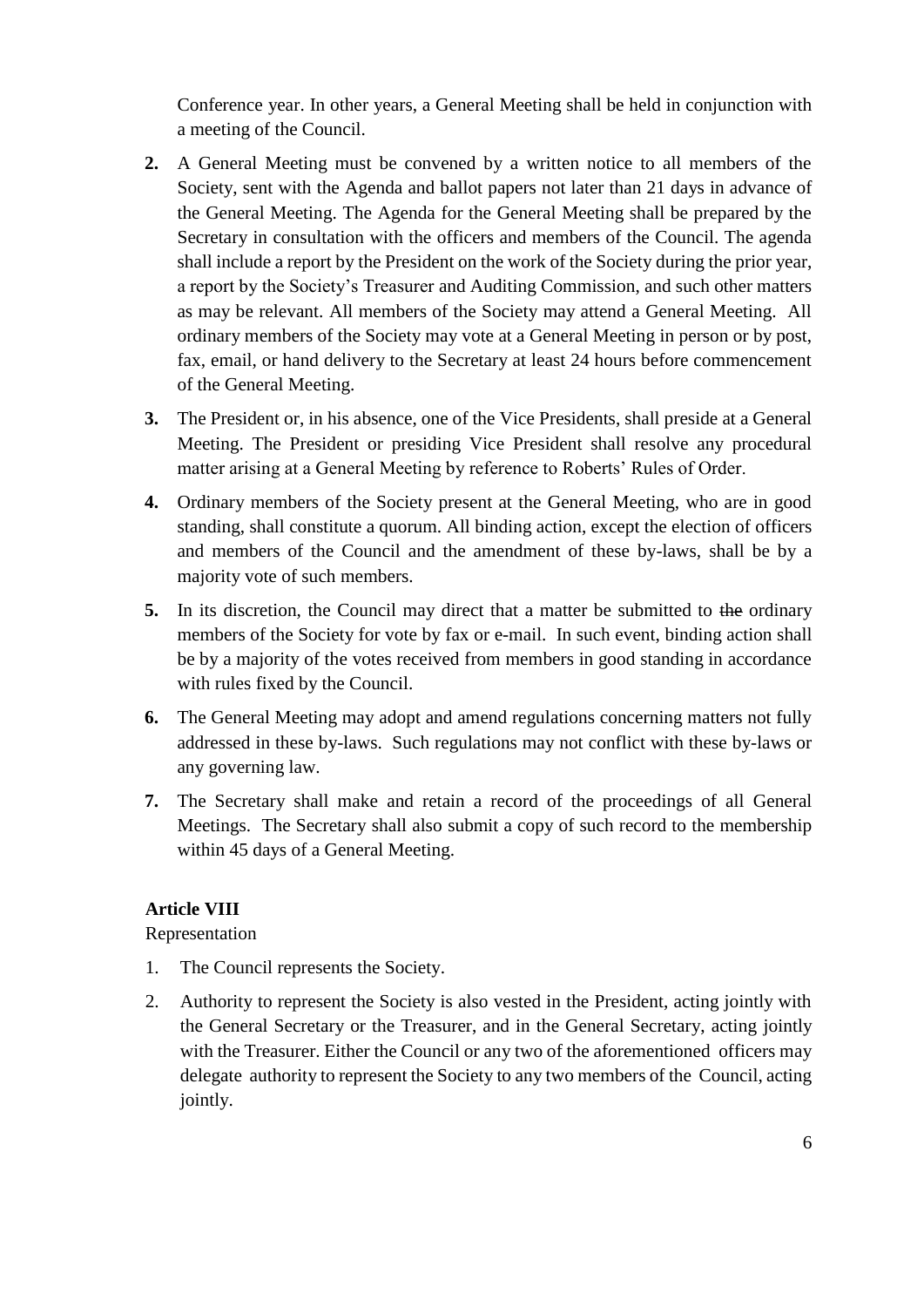3. The Treasurer, acting alone, may make payments on behalf of the Society in accordance with guidelines established by the Council.

## **Article IX**

#### **Conferences**

- 1. Conferences shall be held on such family law subjects of current interest and at such times and places as may be determined by the Council, taking into account recommendations made by the General Meeting. The Council shall appoint a Convener and an Organizing Committee which shall have authority to make decisions as authorized by the Council. If practicable, such conferences shall be held at least every three years in conjunction with the General Meeting.
- 2. The following persons shall be entitled to attend the conferences:
	- (a) members of the Society;
	- (b) all persons accredited by member organizations;
	- (c) persons invited by the Convener and Organizing Committee to attend;
	- (d) observers approved by the Convener and Organizing Committee;
	- (e) members of the press.

### **Article X**

#### Amendment of the By-Laws

Provided a proposed amendment shall first have been approved by a majority of the Council, the By-Laws of the Society may be amended by the vote of a majority of the members of the Society voting at a General Meeting or by mail, fax or email. Notice of any proposed amendment shall be given in writing, delivered by post, fax, or e-mail, to all members and the text of the proposed amendment(s) shall be included on the ballot. The Council may, in its discretion, include a supporting statement and any other information it deems appropriate with the proposed amendment. A by-law amendment takes effect immediately after approval by a majority of voting members. The Secretary-General shall promptly notify the membership of the results of a vote on any proposed by-law amendments.

### **Article XI**

### Financial Affairs and Accounting

1. The expenses of the Society shall be met by dues from the members and subscribing organizations and by such subsidies, donations, and other income as the Council shall see fit to accept. No expenditures shall be made or liabilities incurred beyond the amount of the funds available.